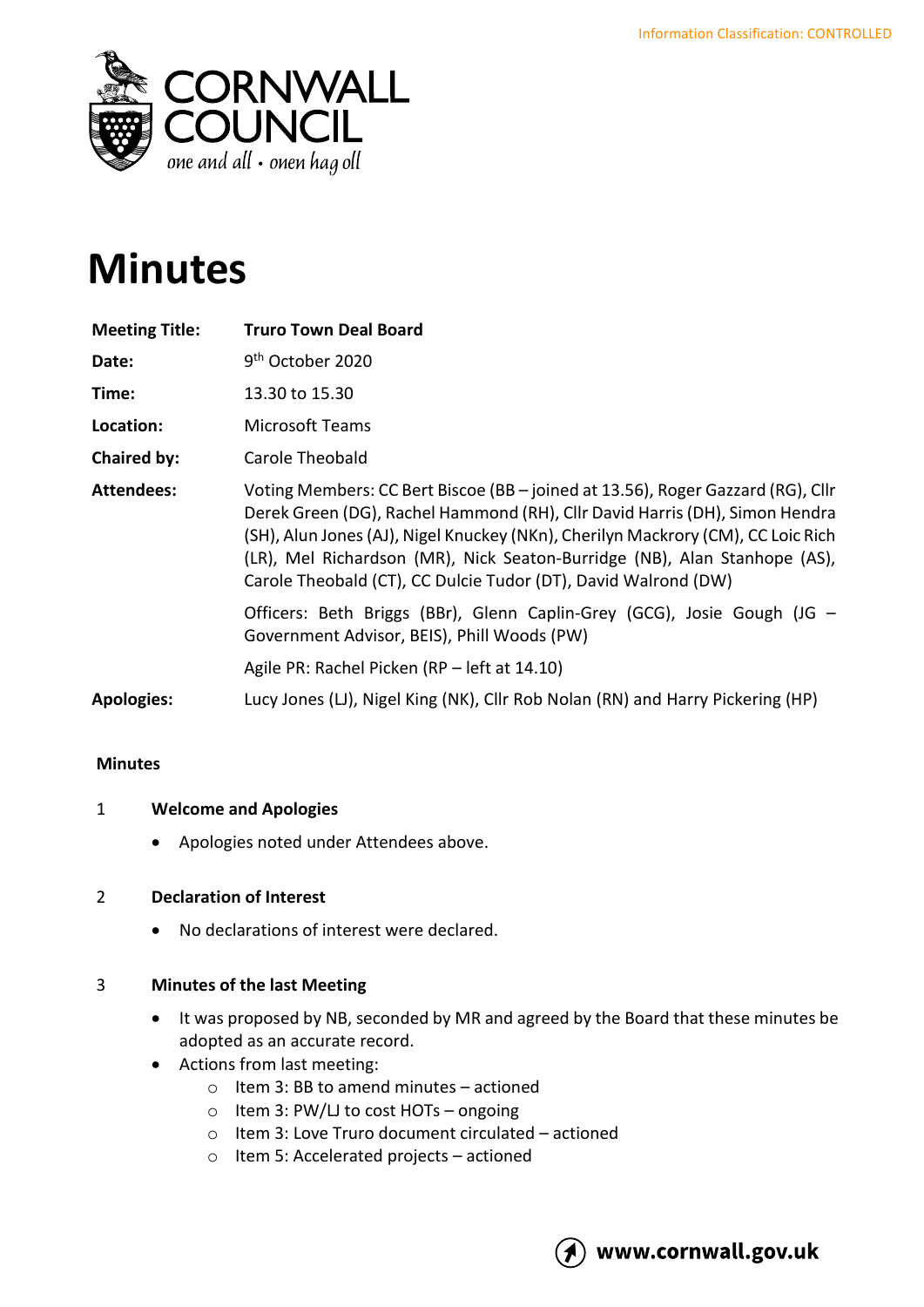- $\circ$  Item 6: Meeting with EA actioned, RG advised that next action is to speak to Cornwall Council Planning Team
- $\circ$  Item 7: Pydar development actioned, DT confirmed she has attended several meetings

## 4 **Matters arising not covered on the agenda**

- NB enquired as to whether, during the meeting with the EA as noted in item 3, a tidal sill had been discussed. RG confirmed that it had, and considerations and discussions were ongoing.
- NB enquired as to progress with the Pydar development. DT advised that the project was currently proceeding on schedule.

## 5 **Communications and Engagement update**

- RP made a presentation to the Board, and it was noted that a copy of this would be circulated to Members when the minutes were sent out.
- RP noted that she would be happy to share her team's smart objectives with Members.
- RP advised that the next steps included a community engagement plan, generating letters of support, online surveys (utilising Microsoft Forms).
- RP was drawing up a budget for offline consultation, to be undertaken in and around October half term, Covid restrictions and risk assessments allowing.
- RH reminded Members that, as press interest increased, they should be mindful of communications around the Town Deal, including comments on Facebook that journalists may pick up. She noted that RP and her team were an excellent resource and that comms should be directed through them.
- BB commented that the TIP would be used as a reference document, not just for the Town Deal but for years to come and that the language within it should be carefully selected to ensure a consistently positive message.

# 6 **Update on development of Truro Investment Plan**

- JG advised Members that this was an economic growth fund and that the TIP needed to demonstrate outcomes which would score well against the intervention framework, and evidence Theory of Change.
- JG advised that the TIP should be written with the 'tippex test' in mind, i.e. if the name of the town was removed, the identity and unique characteristics of Truro would remain clear.
- JG reminded Members that project coherence was key, and that the fund was up to £25m, but this amount should only be applied for with a cohesive list of projects. 'bolt on' projects to make the bid up to the total £25m would jeopardise the bid.
- The golden thread of the projects was important, with the outcomes and outputs being more than the sum of its parts.
- PW shared the timeline he was working on.
- PW noted the check and challenge service provided by Arup, where the draft review could be submitted. The dates for this were still being finalised but Truro was currently earmarked for the last week in November.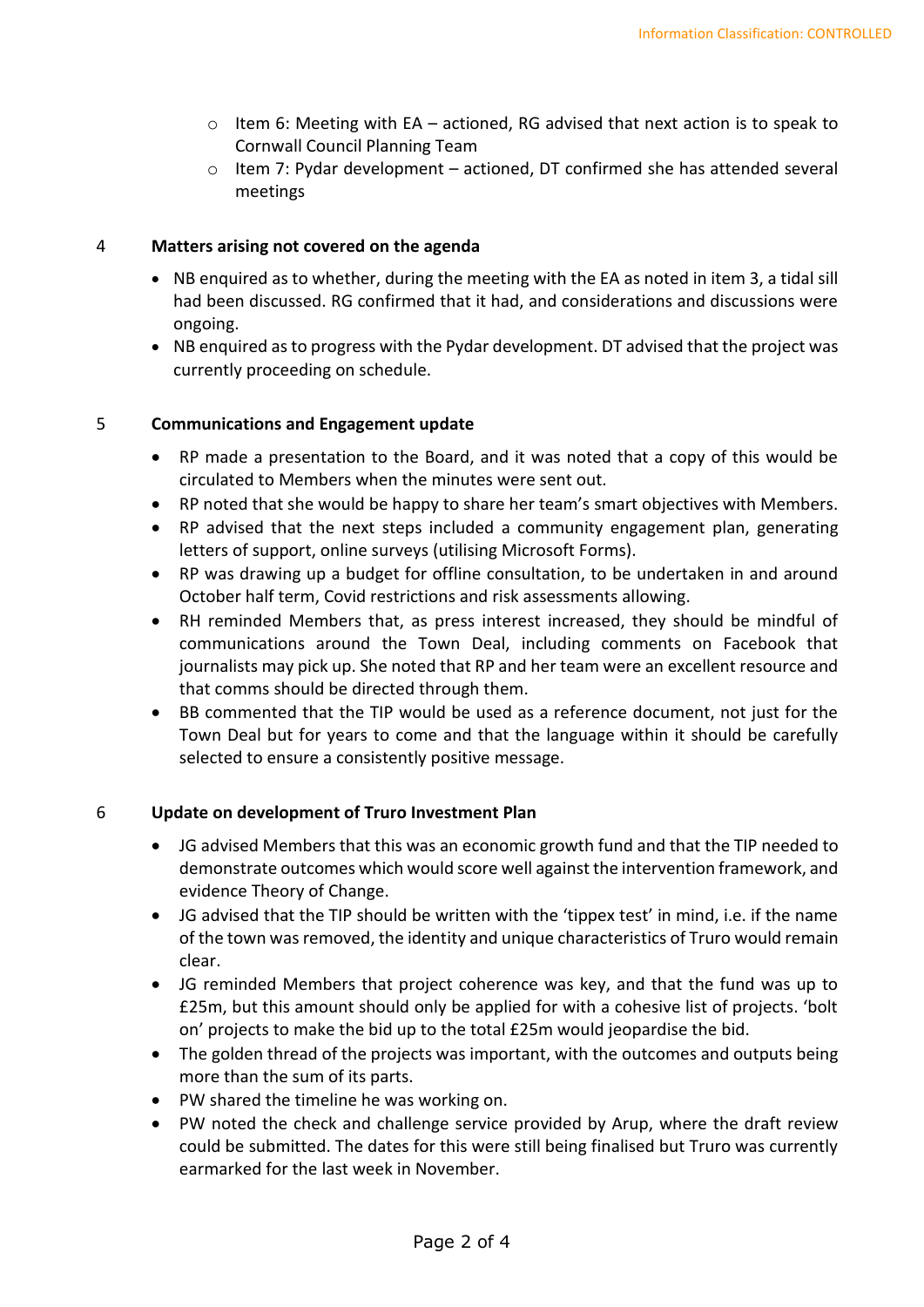- PW noted that he was also seeking guidance on the Cabinet approval process.
- GCG added that the timeline was challenging especially with the additional pull on resource as a result of Covid, but that the Service was looking to put additional resource into Towns Fund where it was possible to do so.
- RG enquired as to whether Arup was able to provide project-specific advice, PW advised that he would follow up on this with RG outside the meeting.
- **ACTION: PW to put RG in touch with Arup.**
- Regarding the capacity fund budget PW advised that he had met with the Finance team the previous day with the aim of getting an accurate update circulated to Members as soon as possible.
- In terms of resource provided by the service, GCG advised that the Coordinator (LJ) and admin support (BB) costs were charged to the capacity budget, but PW and GCG time was not charged. Additional support would be provided were possible but some projects requiring feasibility studies etc. may require a charge to progress.
- It was noted that the resource would be best used when a manageable portfolio of projects had been established.

## 7 **Proposed Projects Portfolio for Truro Investment Plan**

- A paper had been circulated with the agenda.
- AS noted his thanks to the assessment group and others for their help in getting to this point. CT added her thanks to AS and those who have been involved.
- AS took Members through the paper, providing an update on the current position regarding project development and setting out the journey so far.
- AS confirmed that the project costs included in the report were net and most were currently estimated costs which needed to undergo further cost analysis.
- Match funding was discussed, with AS noting that this may not always take the form of a cash injection, but could also include devolution of land, property etc.
- BB suggested that a small group of Members could be formed and tasked with investigating match funding opportunities.
- BB noted how important deliverability was as a consideration.
- DT commented that Langarth should be part of the TIP due to economic growth and that the new development at Langarth should be considered in terms of future population.
- GCG reminded Members of JG advice regarding outputs and that the projects and ensuring they were clear.
- Members agreed to adopt this paper.

# 8 **Accelerated Fund update**

- GCG advised that Cornwall Council were now in receipt of the fund and that contracts had been drafted for all successful projects.
- It was noted that Truro had a large proportion of the projects, compared to the other Cornish towns and that a meeting with delivery organisations was being set up in order to discuss reporting etc.
- GCG advised that he was currently looking at the capacity to oversee all the Cornish town projects and was looking to bring in a programme manager to oversee this alongside the delivery bodies, and who would provide progress reports to the Board.